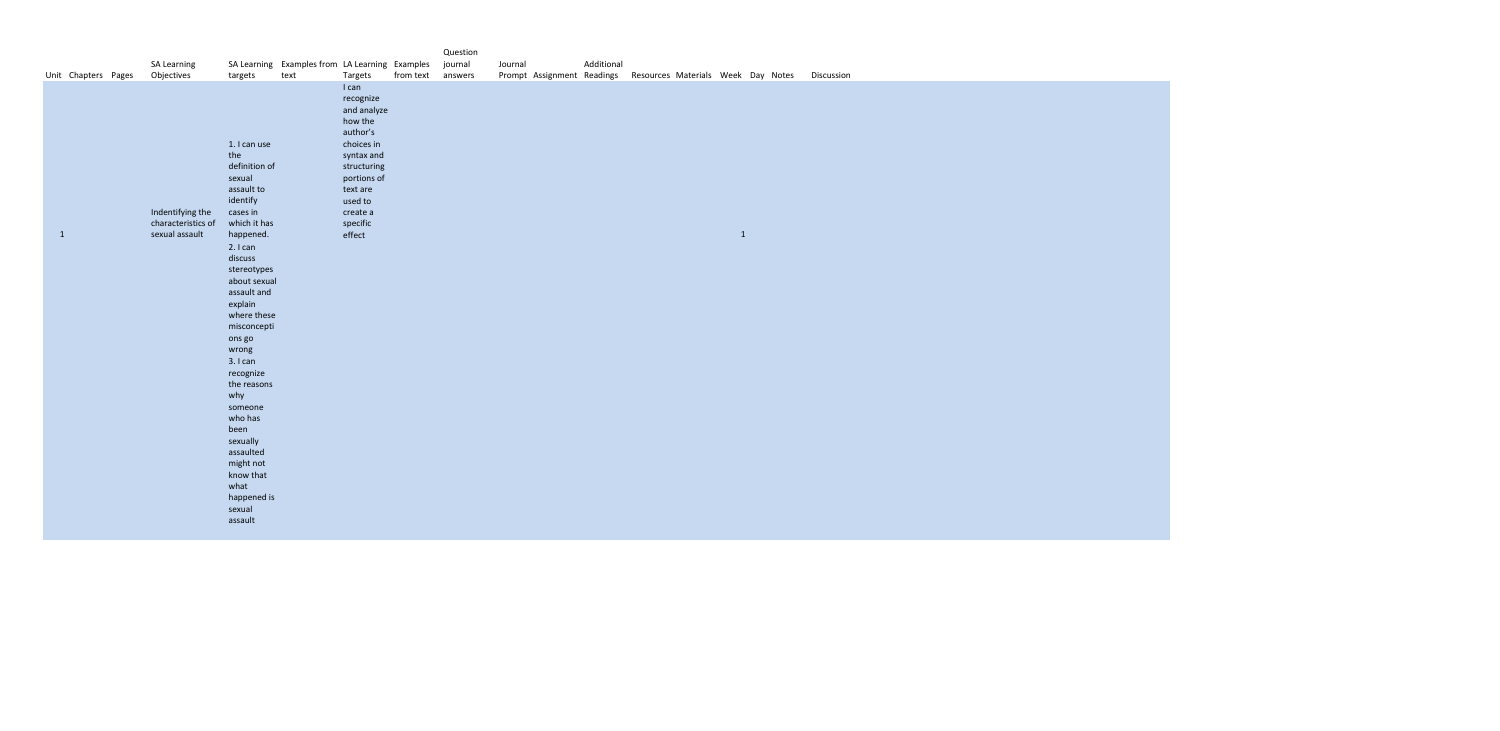2

| Discuss what you<br>would do to help a that they<br>friend who<br>confides they were sexually<br>sexually assaulted | $1.1$ can<br>identify<br>what (and<br>what not) to<br>say and do<br>when a<br>friend<br>discloses<br>have been<br>assaulted<br>2.1 can<br>identify<br>resources to<br>help a friend<br>who has<br>been<br>sexually<br>assaulted or<br>find<br>resources. | I can<br>identify the<br>author's<br>use of<br>allusion/int<br>ertextuality<br>and<br>symbols/m<br>otifs and<br>track their<br>developme<br>nt<br>throughout<br>a story. |                             | Part of "To<br>Kill a<br>Mockingbir<br>d"             | Local<br>Resources<br>? | $\mathbf{1}$   |
|---------------------------------------------------------------------------------------------------------------------|----------------------------------------------------------------------------------------------------------------------------------------------------------------------------------------------------------------------------------------------------------|--------------------------------------------------------------------------------------------------------------------------------------------------------------------------|-----------------------------|-------------------------------------------------------|-------------------------|----------------|
| Recognize<br>difficulties in the<br>aftermath of<br>sexual assault for<br>survivors                                 | $1.1$ can<br>identify<br>signs of<br>trauma that<br>arise from<br>sexual<br>assault.<br>2.1 can<br>identify<br>ways that<br>sexual<br>assault can<br>change an<br>individual's<br>daily life.                                                            | I can<br>identify and<br>analyze<br>how the<br>author's<br>use of<br>details<br>reinforces<br>or<br>contradicts<br>stereotypes<br>$\bullet$                              | Introduce<br>Photovoice war | Photos of<br>American<br>girl in Italy,<br>end of the |                         | $\overline{2}$ |

3

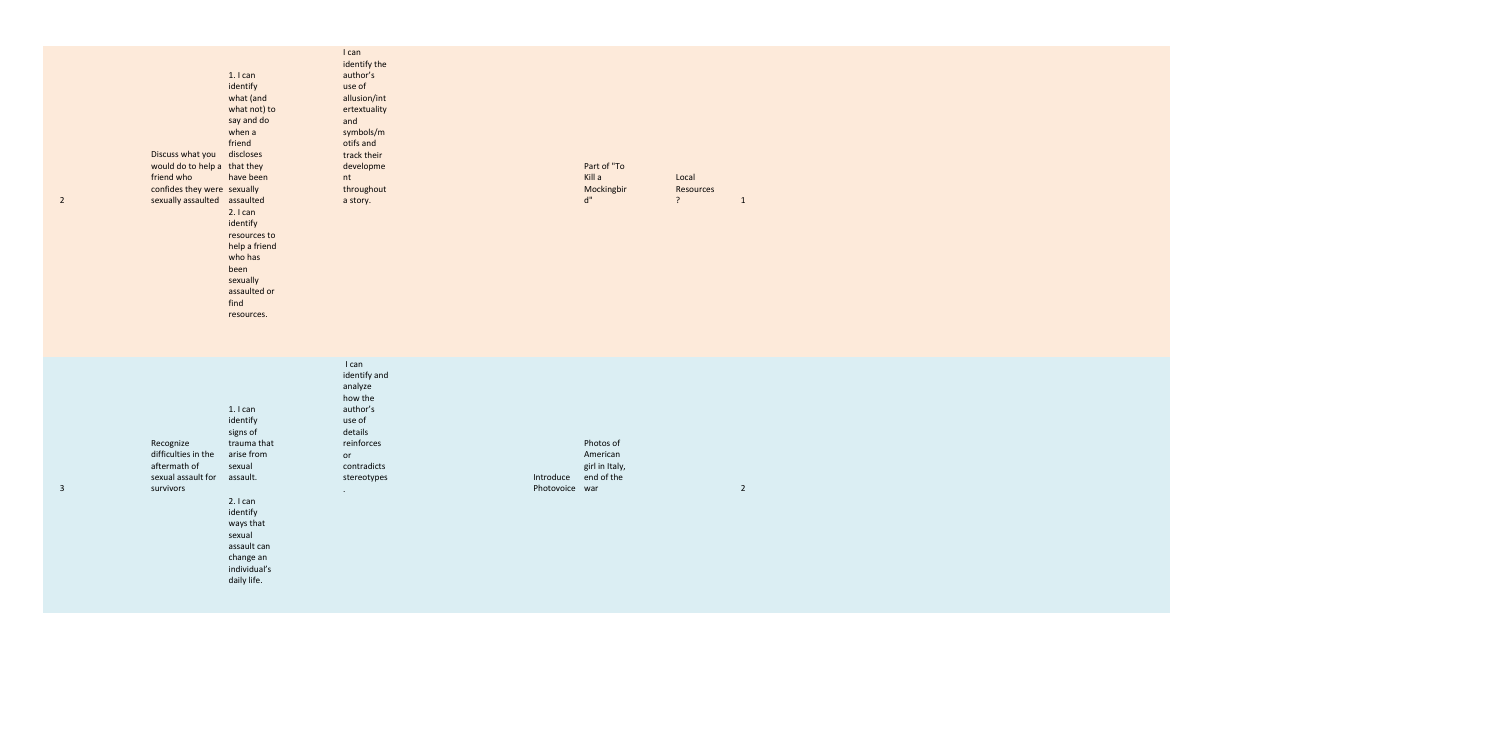| 4              | Understand the<br>idea of affirmative words<br>consent                                                         | 1. I can<br>define<br>"affirmative<br>consent" in<br>my own<br>2.1 can<br>articulate<br>why<br>affirmative<br>consent is<br>necessary in<br>a romantic<br>situation | I can define<br>and identify<br>the author's<br>use of<br>flashback<br>and its<br>effect on<br>the story.                                  |                                   |                           | $\overline{2}$ |
|----------------|----------------------------------------------------------------------------------------------------------------|---------------------------------------------------------------------------------------------------------------------------------------------------------------------|--------------------------------------------------------------------------------------------------------------------------------------------|-----------------------------------|---------------------------|----------------|
| $5\phantom{.}$ | Review                                                                                                         |                                                                                                                                                                     | I can<br>identify<br>how the<br>author's<br>use of<br>details is<br>used to<br>develop the<br>idea of<br>power and<br>power<br>imbalances. | Photovoice<br>Presentatio<br>ns   |                           | $\mathbf{3}$   |
| 6              | Review                                                                                                         |                                                                                                                                                                     | I can<br>analyze the<br>effect of<br>supporting<br>characters'<br>points-of-<br>view on the<br>overall<br>story.                           | Introduce<br>the Art<br>project   |                           | $\overline{3}$ |
| $\overline{7}$ | Understand sexual society<br>assault as a larger<br>societal problem<br>that is not isolated<br>to individuals | 1. I can<br>discuss the<br>ways our<br>normalizes<br>and excuses<br>sexual<br>assault                                                                               | I can define<br>and identify<br>the author's<br>use of<br>irony.                                                                           | Art making<br>day and<br>write-up | Scene from the Tempest(?) | 4              |

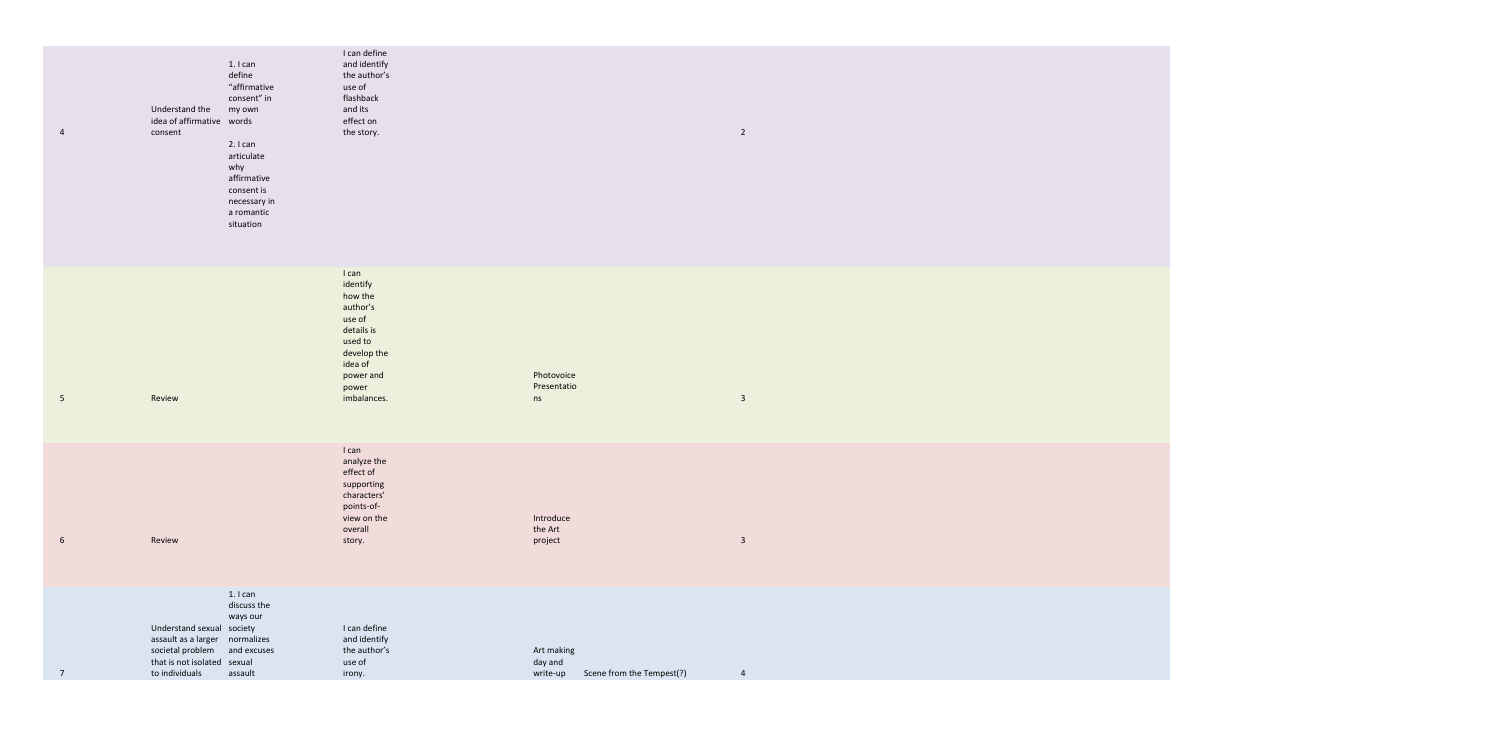Playlist of music mentioned in the book (during art making)

2. I can recognize how gender biases within a culture contributes to victimblaming 3. I can recognize that healthy experiences are built on a foundation of empowerm ent and affirmative consent

| 8 | Understand sexual<br>assault as a larger<br>societal problem<br>that is not isolated<br>to individuals | I can<br>recognize<br>and analyze<br>the author's<br>use of<br>character<br>foils<br>(Martin v.<br>Carter).                                                                 | Introduce<br>the Action<br>Plan | Victim Impact Statement | $\overline{4}$ | Trial |
|---|--------------------------------------------------------------------------------------------------------|-----------------------------------------------------------------------------------------------------------------------------------------------------------------------------|---------------------------------|-------------------------|----------------|-------|
| 9 | Review                                                                                                 | I can define<br>and identify<br>the author's<br>use of<br>irony.I can<br>recognize<br>and analyze<br>the author's<br>use of<br>character<br>foils<br>(Martin v.<br>Carter). |                                 |                         | 5 <sub>1</sub> |       |